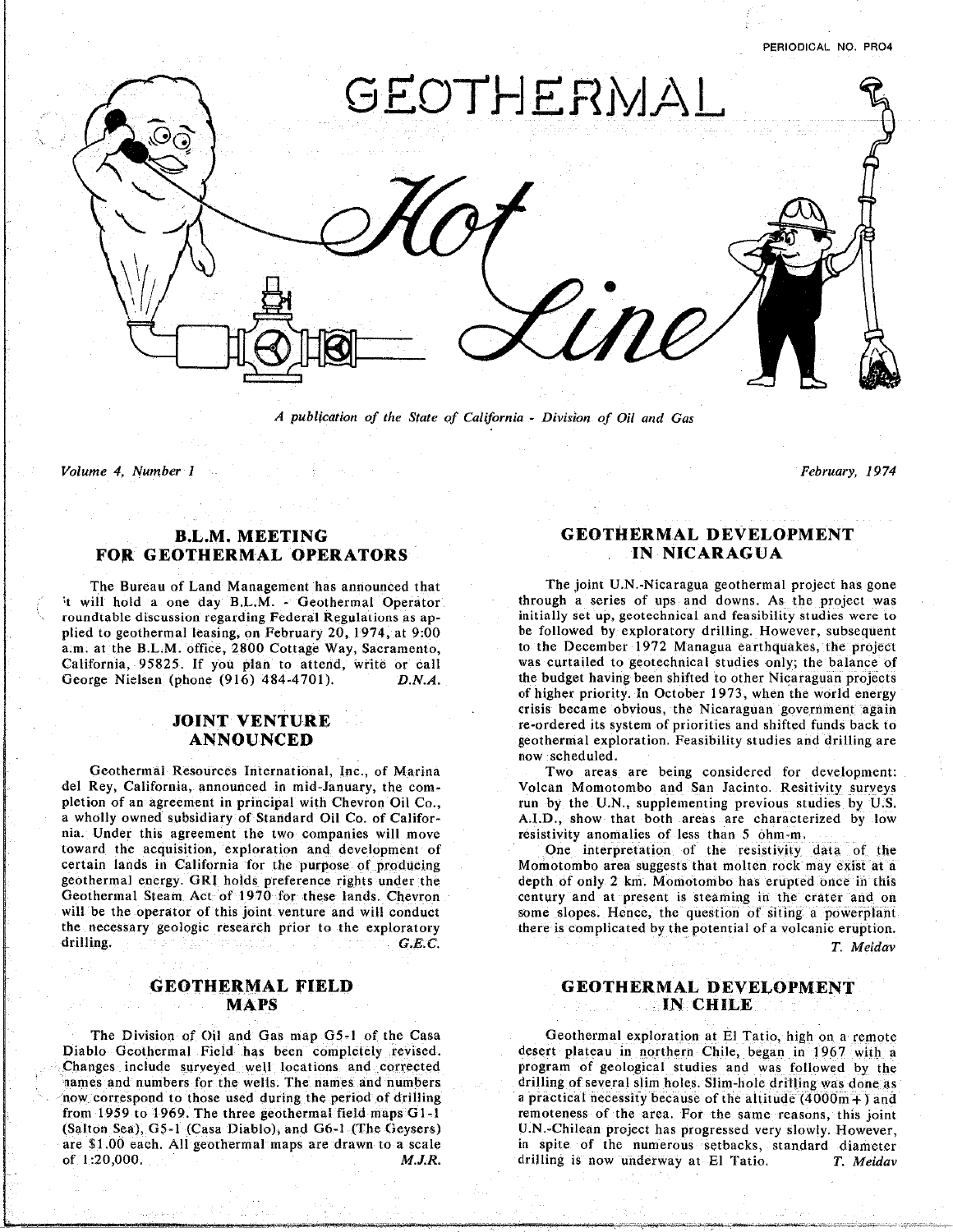## FEDERAL GEOTHERMAL LEASE SALE

The first Federal geothermal lease sale was held at the Bureau of Land Management office in Sacramento. California, on January 22, 1974. More than 50,000 acres in three Known Geothermal Resource Areas (K.G.R.A.)--Geysers, Mono-Long Valley, and East Mesa-- were put up for bid (see Hot Line Special Issue, Dec. 1973). All of the 12 lease units in The Geysers K.G.R.A. were bid on; 3 of the 7 units in the Mono-Long Valley K.G.R.A. receive bids, and 5 of the 14 units in the East Mesa K.G.R.A. received bids. Following is a tabulation of the bidding by area showing high bid and runner-up:

| Geysers K.G.R.A.                                                             |                                |                                           |  |
|------------------------------------------------------------------------------|--------------------------------|-------------------------------------------|--|
| Company                                                                      | Bid                            | Cost/Acre                                 |  |
| Unit 1 (2340 acres)<br>Shell Oil Co.<br>Signal Oil & Gas &<br>Natomas Co.    | \$3,200,000.00<br>1,516,660.00 | \$1,367.52<br>648.15                      |  |
| Unit 2 (1534 acres)<br>Shell Oil Co.<br>Union Oil Co.                        | \$1,300,000.00<br>1,163,953.18 | \$847.46<br>758.77                        |  |
| Unit 3 (175 acres)<br>Thermogenics Inc.<br>C.J. Folmar                       | 22,050.00<br>\$<br>11,450.00   | \$126.00<br>65.43                         |  |
| Unit $4(101 \text{ acres})$<br>Union Oil Co.<br>Signal Oil & Gas             | \$<br>48,314.36<br>28,381.00   | \$478.36<br>281.00                        |  |
| Unit $5(169 \text{ acres})$<br>Union Oil Co.<br>R. D. Shoen                  | \$<br>80,842.84<br>10,369.84   | \$478.36<br>61.36:                        |  |
| Unit 6 (2396 acres)<br>Union Oil Co.<br>E. B. Towne                          | \$<br>12,243.56<br>2,346.35    | \$<br>5.11<br>0.98                        |  |
| Unit 7 (626 acres)<br>Union Oil Co.<br>Signal Oil & Gas                      | 318,120.68<br>\$<br>180,288.00 | \$508.18<br>288.00                        |  |
| Unit 8 (250 acres)<br>Signal Oil & Gas<br>Union Oil Co.                      | 75,600.00<br>\$<br>57,045.00   | \$302.40<br>228.18<br>$\sigma_{\rm{eff}}$ |  |
| Unit $9(160 \text{ acres})$<br>Occidental Pet. Corp.<br>Union Oil Co.        | \$163,360.00<br>129,161.00     | \$1,021.00.<br>807.26                     |  |
| Unit 10 (222 acres)<br>Occidental Pet. Corp.<br>Signal Oil & Gas             | \$<br>226,662.00<br>78,588.00  | \$1,021.00<br>354.00                      |  |
| Unit 11 $(45 \text{ acres})$<br>Union Oil Co.<br>Signal Oil & Gas            | 22,868.10<br>\$.<br>4,770.00   | \$ 508.18<br>106.00<br>$\mathcal{L}$      |  |
| mga sa kaliyayin<br>Unit 12 (737 acres)<br>Signal Oil & Gas<br>Union Oil Co. | 56,666.00<br>\$<br>18,631.36   | \$<br>76.89<br>25.28                      |  |

## Mono-Long Valley K.G.R.A.

| Company                   | Bid - |              | Cost/Acres       |  |
|---------------------------|-------|--------------|------------------|--|
| Unit 1 (1815.08 acres)    |       |              |                  |  |
| Chevron Oil Co.           | S     | 18,459.36    | 10.17<br>\$.     |  |
| Geothermal Resources Int. |       | 9,080.00     | $-5.00$          |  |
|                           |       |              |                  |  |
| Unit 2 (1895.21 acres)    |       |              |                  |  |
| Getty Oil Co. &           |       |              |                  |  |
| Mono Power Co.            | S.    | 98,592.00    | 52.02<br>$ \sim$ |  |
| Chevron Oil Co.           |       | 25,073.63    | 13.23            |  |
|                           |       |              |                  |  |
| Unit 3 (1772.70 acres)    |       |              |                  |  |
| Republic Geothermal       |       | \$515,767.07 | \$209.95         |  |
| Union Oil Co.             |       | 281,504.76   | 158.80           |  |

### Units 4,5,6 and 7 received no bids

## East Mesa K.G.R.A.

### Units 1 and 2 received no bids

| Unit 3 (1867.60 acres)<br>Magma Power Co.* $$ 4,203.00$ \$                                                                                                                                                                                                               | 2.25     |
|--------------------------------------------------------------------------------------------------------------------------------------------------------------------------------------------------------------------------------------------------------------------------|----------|
| in Website<br>Units 4,5,6 and 7 received no bids.                                                                                                                                                                                                                        |          |
| Unit 8 (1437.12 acres)<br>$$3,235.50$ $$3,235.50$<br>Magma Power Co.*                                                                                                                                                                                                    |          |
| Unit 9 (2549.09 acres)<br>$$432,810.01$ $$169.79$<br>Republic Geothermal*                                                                                                                                                                                                |          |
| Unit 10 received no bids                                                                                                                                                                                                                                                 |          |
| Unit 11 (1596.19 acres)<br>Republic Geothermal* \$ 208.925.31                                                                                                                                                                                                            | \$130.89 |
| Unit 12 (1760.0 acres) $\cdots$<br>Magma Power Co.* \$ 3,960.00 \$ 2.25                                                                                                                                                                                                  |          |
| Units 13 and 14 received no bids                                                                                                                                                                                                                                         |          |
| i, c                                                                                                                                                                                                                                                                     |          |
| المتأرجة التجاشي والمتحاد والمؤد ووقال<br>Only bidder and the contract of the contract of the contract of the contract of the contract of the contract of the contract of the contract of the contract of the contract of the contract of the contract of the contract o |          |
| state of the company of the<br><b>Contract Contract</b>                                                                                                                                                                                                                  |          |
| <b>Bidding Recap</b><br>Total Money exposed                                                                                                                                                                                                                              |          |

| пиник мссир                |                 |
|----------------------------|-----------------|
| Total Money exposed        |                 |
| (all areas)                | \$12,499,494.60 |
| Total of high bids         |                 |
| (all areas)                | 6,812,679.79    |
| Average bid/acre           |                 |
| (all areas) $\cdots$       | 290.54          |
| Average bid/acre           |                 |
| Geysers K.G.R.A.           | 631.00          |
| Average bid/acre Mono-Long |                 |
| Valley K.G.R.A.            | 115.00          |
| Average bid/acre           |                 |
| East Mesa K.G.R.A.         | 71.00           |
|                            | D.N.A.          |
|                            |                 |

 $\overline{2}$ 

## **GRADUATE SEMINAR**

|                    | The University of Southern California, Petroleum                           |
|--------------------|----------------------------------------------------------------------------|
|                    | Engineering Department will offer P.E. 547a, a 3 unit                      |
|                    | graduate seminar titled Geothermal Energy. U.S.C. courses                  |
|                    | are currently \$90 per unit, for a total cost of \$270. The                |
|                    | course will meet Wednesday nights from 7:00 p.m. to 9:40                   |
|                    | p.m. during the Spring Semester. Guest speakers will cover                 |
|                    | different topics at each class:                                            |
|                    | Feb. 6, Introduction to Geothermal Energy                                  |
|                    | C. Otte, Union Oil Co. of Calif.                                           |
|                    | Feb. 13, Theory and Technology of a Geotherma                              |
|                    | Field                                                                      |
|                    | G. Facca, Consultant                                                       |
| Feb. 20,           | Geothermal Exploration Methods                                             |
|                    | J. Koenig, Consultant                                                      |
| Feb. 27,           | Thermodynamic Properties of Steam                                          |
|                    | E. Dougherty, U.S.C.                                                       |
| Mar. 6,            | Flow of Two Phase Single Component                                         |
|                    | Through Porous Media                                                       |
|                    | L. Handy, U.S.C.                                                           |
| Mar. 13,           | Reservoir Engineering Aspects of Geother                                   |
|                    | mal Steam                                                                  |
|                    | H. Ramey, Stanford                                                         |
|                    | Mar. 27, Explosive Stimulation of Geothermal Wells                         |
|                    | P. Kruger, Stanford                                                        |
| Apr. 3,            | Drilling Problems in Geothermal Fields                                     |
|                    | W. House, Signal Oil & Gas Co.                                             |
|                    | Apr. 17, Well Completion Practices in Geotherma                            |
|                    | Steam Wells                                                                |
|                    | S. Shryock, Jr., Halliburton                                               |
| Apr. 24,           | Formation Evaluation in Geothermal Steam                                   |
|                    | Wells                                                                      |
|                    | J. Bohs, Schlumberger                                                      |
|                    | May 1, Geothermal Development in California<br>$\mathcal{L}^{\mathcal{L}}$ |
|                    | D. Anderson, Calif. Div. Oil & Gas                                         |
| May $8,$           | Geothermal Power Plants                                                    |
|                    | B. Holt, The Ben Holt Co.                                                  |
| May 15,            | Geothermal Power Economics and Govern-                                     |
|                    | ment Regulations                                                           |
|                    | F. Hortig, Consultant                                                      |
|                    | For additional information contact:                                        |
|                    | Dr. L. Handy, Chairman                                                     |
|                    | Dept. Petr. Eng., U.S.C.                                                   |
| $(213) 746 - 2583$ | M.J.R                                                                      |
|                    |                                                                            |

## **EXPLORATION IN GREECE**

The Greek government has been conducting exploration for geothermal resources during the past two years. Most of the potential prospects are on islands in the Aegean Sea, but some mainland areas are also under consideration. Areas in various stages of exploration are Milos Island, Nyseros Island, Lesbos Island, the Methana Peninsula, the Sousaki region, Thermopyle, and northern Euboea.

The greatest interest has centered on the island of Milos, 150 km south of Athens, where four 1000 m deep wells will be drilled this summer. The drilling sites were chosen on the basis of temperature gradient measurement in over 65 shallow (50 to 100 m) drill holes, geologic mapping, electrical resistivity surveys, and chemical sampling of hot springs and fumaroles. Geothermal fluids are expected to exist in faulted Mesozoic marble and schist. Above the metamorphic basement are a Late Tertiary limestone and extensive Quaternary siliceous volcanic rocks. A. Lundberg

## **CERRO PRIETO COST ANALYSIS**

The Mexican Department of Geothermal Resources released a report "Geothermalelectric Plant Cerro Prieto 75 MW", dated June 1973. This report describes the equipment and methods used in constructing the power plant and gives a cost breakdown for the power plant and 15 supporting wells. (For cost of the total field development, see "Hot Line" v. 3, n. 7, Dec. 1973).

### **Summary of Costs:**

|                                         | Pesos       | <b>Dollars</b>          |
|-----------------------------------------|-------------|-------------------------|
| Previous studies                        | 3,000,000   | 240,000                 |
| Drilling, control and                   |             |                         |
| conditioning of wells                   | 46,600,000  | 3,728,000               |
| Surface installations                   | 2,500,000   | 200,000                 |
| Steam lines and                         |             |                         |
| accessories                             | 10,500,000  | 840,000                 |
| Collectors and secondary                |             |                         |
| separators                              | 800,000     | 64,000                  |
| Turbogenerator units,<br>condensers and |             |                         |
| ejectors                                | 26,500,000  | 2,120,000               |
| Cooling tower                           | 10,000,000  | 800,000                 |
| Fire prevention                         |             |                         |
| system                                  | 1,400,000   | 112,000                 |
| Water storage tank                      | 200,000     | 16,000                  |
| Projectors                              | 3,000,000   | 240,000                 |
| Public works and                        |             |                         |
| construction materials                  | 18,500,000  | 1,480,000               |
| Electromechanical                       |             |                         |
| assembly                                | 6,000,000.  | 480,000                 |
| Land acquisition and                    |             |                         |
| ground preparation                      | 6,800,000   | 544,000                 |
| Defogging system                        | 4,500,000   | 360,000                 |
| Accessory equipment                     | 1,500,000   | 120,000                 |
| Substation                              | 14:000.000  | 1,120,000               |
| Transmission lines                      | 9,400,000   | 752,000                 |
| Subtotal-Direct costs                   | 165,200,000 | $\overline{13,216,000}$ |
| Indirect costs                          | 82,600,000  | 6,608,000               |
| Total                                   | 247,800,000 | 19,824,000              |
| Cost per installed                      |             |                         |

kilowatt

3,304.00

264.32  $M.J.R.$ 

## **GEOTHERMAL DEVELOPMENT** IN EL SALVADOR

As a result of the completion of a successful exploration and development program, jointly sponsored by the government of El Salvador and the United Nations, a 30 MW geothermal powerplant is now under construction at the Ahuachapan Field. Exploration activities began there in 1965, and the powerplant is expected to be producing electricity late this year or early in 1975.

Drilling is now underway for Phase II in development of this area of Quaternary andesitic volcanoes. It is expected that a second 30 MW powerplant will be built and producing electricity as early as 1976.

By 1978, a bottoming-cycle powerplant should be producing power by utilizing the waste hot water from the first two plants, passing it through a lower pressure stage for secondary flashing, to generate another 20 MW of electricity. Thus, the total generating capacity at Ahuachapan is expected to be 80 MW by the end of 1978. T. Meidav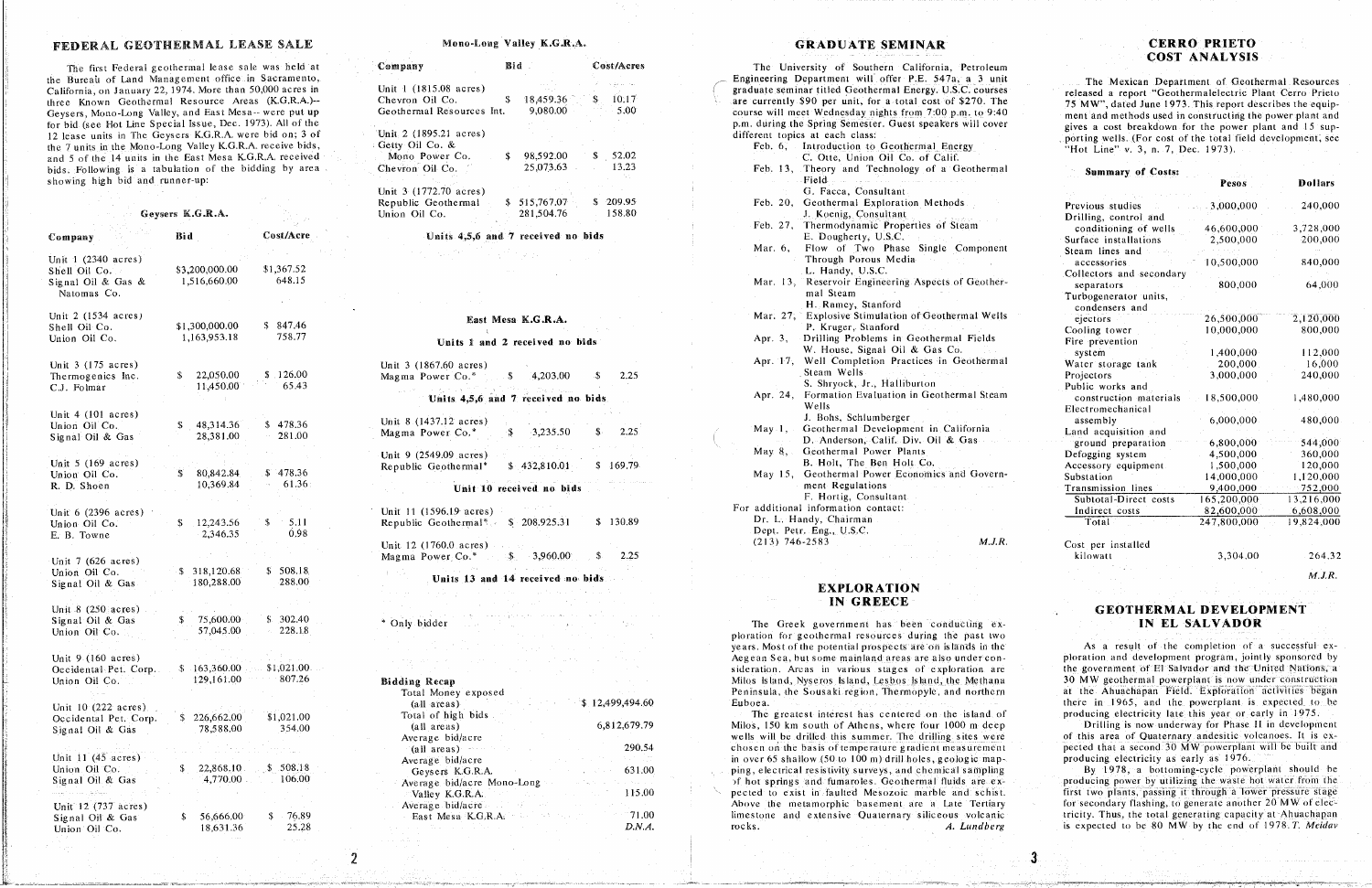# **ATOMIC** ENERGY COMMISSION **U.S.G.S.** SUMMARY OF ACTIVITY AT LANDER COUNTY, NEVADA<br> **GEOTHERMAL PROJECTS OPEN FILE REPORTS** THE GEYSERS - 1973

ment programs during the remainder of the current fiscal<br>ment programs during the remainder of the current fiscal<br>war. The headquarters of the current fiscal<br>war. The headquarters of the surface of the current fiscal<br>war. year. The headquarters office and five contract labs will be Bldg. 25, Federal Center, Denver, Colo. 20225 deepened. At years end rour or these wells were still being and a total of 47.281 m of new hole had been 27959) in drilling and a total of 47,281 m of new hole had been and the Beowawe area of Whirlwind Valley. Located in the geothermal projects. Some of the projects and the projects of the projects and total of 17,281 m of new hole ha now underway are expected to continue for about ten years. In the U.S.G.S. sales offices:<br>The decrest well drilled during the year was Union Oil M.D.B.&M., this well is proposed as a 3000 m test. The The A.E.C. commitment and its subsequent funding are ex-<br>
The A.E.C. commitment and its subsequent funding are ex-<br>
The Company's "Le State 4597" 15 (Sec. 20, T. 11N., R. 8W.,<br>
Company's "Le State 4597" 15 (Sec. 20, T. 11N

received \$3 million for the hot, dry rock project. These 1416 Ninth St., Sacramento, Calif. 95814 deepest producing steam well in the world. During te received to drill additional test wells in New 107 S. Broadway, Los Angeles, Calif. 90012 and produced ary steam at the rate of 1999 Ninth St. Calif. 20012 Mexico and to continue tests of hydrofracture methods. **Funds Intervaller in New 107 Steam at the rate of 46.360 kg** 

\$800,000 for a geothermal program in Nevada. Initial and A. H. Truesdell. **Example 1800.000** for a geothermal program in Nevada, Initial and A. H. Truesdcll. <br>
Work involves geophysical exploration of Buffalo Valley, "Geochemical indicators of subsurface temperature, "Recific Gas & Electric Co. When Hot Spring, and Leach Hot Springs. The A.E.C. has Part II: estimation of temperature and fraction of hot water<br>
esting the Spring of the Burghest Martin Colleges and the Spring 1973. Units 9 & 10 during 1973. Unit 9 b asked the Bureau of Land Management to withdraw 356 mixed with cold water", by R. O. Fournier and A. H. Units 9 & 10 during 1973. Unit 9 began generating electricity on October 15th and Unit 10 began on November Union Oil, as the Bureau of Land Management to with the Bureau of Land Management of Land Management of During the Bureau of During the Bureau of During 1973. The Seyers of During 1973. Units 9 and 1973. Unit 9 and 1973. Units 9 and km 2 (88,000 acres) of the text of the public completion in these Truesdell. The Devillence of the Devillence of the Devillence of the Unit 10 began on the Unit 10 began on the Unit 10 began of the Unit 10 began of the Uni evaluated, the less likely prospects will be returned to reconnaissance exploration tool in Long Valley, Mono and<br>
field in the world. The field in the world. The field in the world. The field in the world. public domain. Selection will be made, if feasible, of a site layo Counties, California", by D. B. Hoover, F. C. field in the world. projected Sec. 12, T.19N., R.3W., N.M.B.&M, in the Valles<br>Continued power plant developme public domainst domain will be made to a total depth of 2112 m<br>In the material begins of a site of a site of the material of the contraction of Unit 11 well underway; completion is ex-<br>In the material contains 24.4 cm casi

\$350,000 for studies in the Salton Sea Geothermal Field. hia", by W. D. Stanley, D. B. Jackson, and A. Zohdy. **\$**350**.**000 for studies in the Sa**l**ton Sea Geo**t**herma**l** Field**.** nia"**,** by W. D. Stanley, D. **B**. Jackson. and *A*. Zohdy. completed for Units 12 **t**hrough*.* 15. but. as yet**,** no permits The reservotr contains water under hydrostatic pressure The proposed research project will attempt to bring the "Chemistry of thermal waters in Long Valley, Menu Formal waters in Long Valley, Menu Formulation have been issued by the California Public and at temperatures above 2 power production by 1980. The first stage of the study in-<br>
Rapp (available only at U.S.G.S. offices).<br>
Rapp (available only at U.S.G.S. offices). power production by 1980. The first stage of the study in-<br>
production by 1980. The first stage of the study in-<br>
production and corrosion associated with the hot brine and corrosion associated with the hot heire and the e deposition and corrosion associated with the hot brine. Nathenson (available only at U.S.G.S. offices). Plans call for a 10 MW pilot plant to be tested in the late Max-ray and optical study of cuttings from the U.S. WELL OPERATIONS\* tensive fault system in the caldera. In 1960 Westates Plant of a 1120 m deep oil test located 2.5 km

The Battelle Memorial Institute in Washington has a<br>
U.S.G.S., Memorial Institute Memorial Institute of Apple only at north of *COUNTY, ARIZONA* **Dunigan** Enterprises: drilled four "Baca" geothermal wells<br>
ming Continuing ming. Continuing computer assessment will be provided for "A self-potential survey of Long Valley Caldera, Mono the research, development, and economic components of County, California", by L. A. Anderson and G. R. Johnson.<br>The the search, development, and economic components of County, California", by L. A. Anderson and G. R. Johns

A.E. A.E. The United States in Muslim and the U.C. has a Modern Lease. The 12 wells developed and R.O. lease in the 12 wells developed and R.O. lease. The 12 wells developed and R.O. lease. The 12 wells developed and R.O.

*The National Reactor* Test Lab in Idaho received Vallephy, Mono County, California", by R. E. Lewis Row rates were 206 1/min. and 582 1/min., respectively. In the 1990,000 for a feasibility study of low-temperature (avail geothermal power generation. Initial work will involve turgeomethial power generation. Initiat work will involve tur-<br>bine design studies for the use of 150°C or lower fluid tem-<br>example the use of 150°C or lower fluid tembeing design studies for the use of 150°C of lower fluid tem-<br>perature. Part of the funds will be transferred to the U.S.<br>example of the use of the funds will be transferred to the U.S. perature. Part of the funds will be transferred to the U.S. poorly considered: the funds will be transferred to the U.S. poorly considered: the part of the production in the part of the part of the production in the part o Georgian Cologie Carry of Idaho (previous geochemical puritippines and provided and provided and provided zone carry of Idaho (previous geochemical puritippines, NEW TRAT AND At present both wells are shut-in allowing them tudies in the Raft River area indicate reservoir tem-<br> **PHILIPPINES - NEW ZEALAND** back up to static temperature. peratures up to 150°C). The A.E.C. has requested the with-<br> **COOPERATIVE PROJECT** back up to static temperature. C. drawal of 340 km<sup>2</sup> (84,000 acres) of public land in the Raft River Valley for up to two years of exploration. As much as **September 840 accepts of the New** Diego Gas & Electric joint venture, has begun testing wells a series with the Review of the New Letter County California 20 km<sup>2</sup> (5000 acres) of land may eventually be selected as **Exploration Zealand government have been made available to the con-**<br>a site for geothermal wells and a pilot plant, sulting firm Kingston Revnolds Thom & Allar

The the two year withdrawal of public land should have no ef-<br>
The the Tongonan Valley on the north end of Leyte and The Tongonan Valley on the north end of Leyte and The Tongonan Valley in mid-February Geothermal Kinetics

# **G**EOTHERMAL **PR**OJECTS O**P**EN **FI**LE **R**EPO**R**TS THE G**EYSE**RS ° 19**73** Che**v**r**o**<sup>n</sup> **<sup>O</sup>**i**<sup>l</sup> <sup>C</sup>**o,

U.S. Geological Survey reports released in open file

The Lawrence Livermore Lab in California received Long Valley Caldera, Mono and Inyo Counties, Califor-<br>Construction of the completed for Units 12 through 15, but, as yet, no permits is to 1030m. Testing in the con

The Battelle Memorial Institute in Washington has a County, California", by R. B. Fournier (available only at a metal and the exame of the exame of the exame of the exame of the exame of test located a 11 which produced st

A.E.C. Headquarters in Washington, D.C. has a Modoc County, California", by W.A. Duffield and R.O. In early January GKS ran drillstem tests in both of lease. The 12 wells drilled thus far are in an area of 15 km<sup>2</sup> lease.

The National Reactor Test Lab in Idaho received Valley, Mono County, California", by R. E. Lewis

20 km 2 ting firm Kingston Reynolds Thom & Allardice Ltd. of<br>
20 km 2 to the company is carrying out a Philippines: Nav.<br>
20 km 2 to the con- Down-hole pumps have been instance in the production Auckland. The company is carrying out a Philippines - New Auckland. The company is carrying out a Philippines - New **BOX EXALC COUPLES 2014 EXALC COUPLES 5** The company of the company is carrying out a Philippines - New *BOX* **EXALC COULT COUPLES (SYSTEMS** COUPLES 5 The downl (Editor's Note) At the present rate of compilation for en-<br>
vironmental impact reports on federal geothermal leasing, development.<br> **Example 1999** Ceothermal Kinetics Systems Corp.

fect on private leasing and development. M.J.R. Island, a seven well exploratory drilling program is underway; and if preliminary results are favorable, produc-<br>derway; and if preliminary results are favorable, produc-<br>deen geothermal test well a few miles south of one of caused problems in wells and surface installations i tion drilling will follow. The involvement of K.R.T.A, will deep geothermal test well a few miles south of one of caused problems in wells and surface installations in other<br>Continues from evolution the under the late of K tion drilling will follow. The involvement of K.R.T.A. will see the interval test will be used to test an experimental binary cycle heat ex-<br>continue from exploration through to the power plant the surface of about 475 l/m

> Previously, the Union Oil Co. operation m the Tiwi<br>
> Field of southern Luzon Island was the only foreign part-<br>
> Paleozoic carbonate rocks and intersect one or more of the ppm). Bottom-hole temperatures at Heber are above<br>
> P ficipation in geothermal development of the Philippines.<br>
> faults in the Wasarch Front fault zone at depth. G.E.C. 160°C.<br>
> M.J.R. *M*.*£R*. faults in the Wasatch **P**rom fault zone at depth. *G*.*E*.*C*. 160°C. *M*.*J*.*R*.

## SUMMARY OF ACTIVITY AT

The Atomic Energy Commission has budgeted \$4.7<br>million for the funding of geothermal research and develop-<br>mant research and develop-<br>mant research and develop-<br>are available for inspection in the U.S.G.S. libraries:<br>2 new

pected to increase in the next few years. The Marine Blue Marine Mine and at the California Division of Mines and Golden: 90012<br>The Los Alamos Scientific Lob in Navis has a Marine and at the California Division of Mines an The Los Alamos Scientific Lab in New Mexico has and at the California Division of Mines and Geology: M.D.B.&M.) to a total depth of 2020.2 in, making its the California Division of Mines and Geology:<br>and at the California

of the year when their well, "Rorabaugh" A-7, in Sec.  $14$ , See "Hot Line" v. 3, n. 7, Dec. 1973.)<br>
The Lawrence Berkeley Lab in California has received<br>
T. 11N., R. 9W., flowed dry steam at the rate of 138,000<br>
T. 11N., R. 9W., flowed dry steam at the rate of 138,000<br>
See the Lawr

the geothermal program.<br>
The second of Indian end the Coordination of The Mone County Galifornia, and thermal springs in Long<br>
The Motional Pacetas Taught Man drillstem tests in the Walley Mone County Galifornia, with the

continue from exploration through to the power plant<br>of the Utahara of about 475 l/min, at 58<sup>o</sup>C from fissures in the<br>Wasatch Front fault zone.

ticipation in geothermal development of the Philippines. Paleonic or more of the ppm intersect of the ppm intersect one of the ppm intersect one or more or more or more or more of the ppm intersect of the ppm intersect of

5

Chevron, operator for the Chevron, Magma Power, San in the Heber geothermal area, Imperial County, California.

**4**

liquid phase. By preventing the geothermal water from design, and the Union Oil Co. operation in the Tiwith Contrast of a result from fault zone.<br>Previously, the Union Oil Co. operation in the Tiwith the Wasacton City of the section of the section of similar to that at Cerro

Chevron, as operator for a joint venture with American

# Union Oil Company

[1] Archives Archives - Alfred Hard

up to 2000 acres, for 2 or 4 producing wells and a Friedminary extits of peer electrical studies in the construction of Unit 11 well underway; completion is ex-<br>The I awrenced I were plant of the inclusion of Caldera. The

the total A.E.C. geother and research development, and research development, and exception of the geother components of the geother and resources of **and the sextime of the seconomissance** study of the geother and resource

## IMPERIAL COUNTY, CALIFORNIA